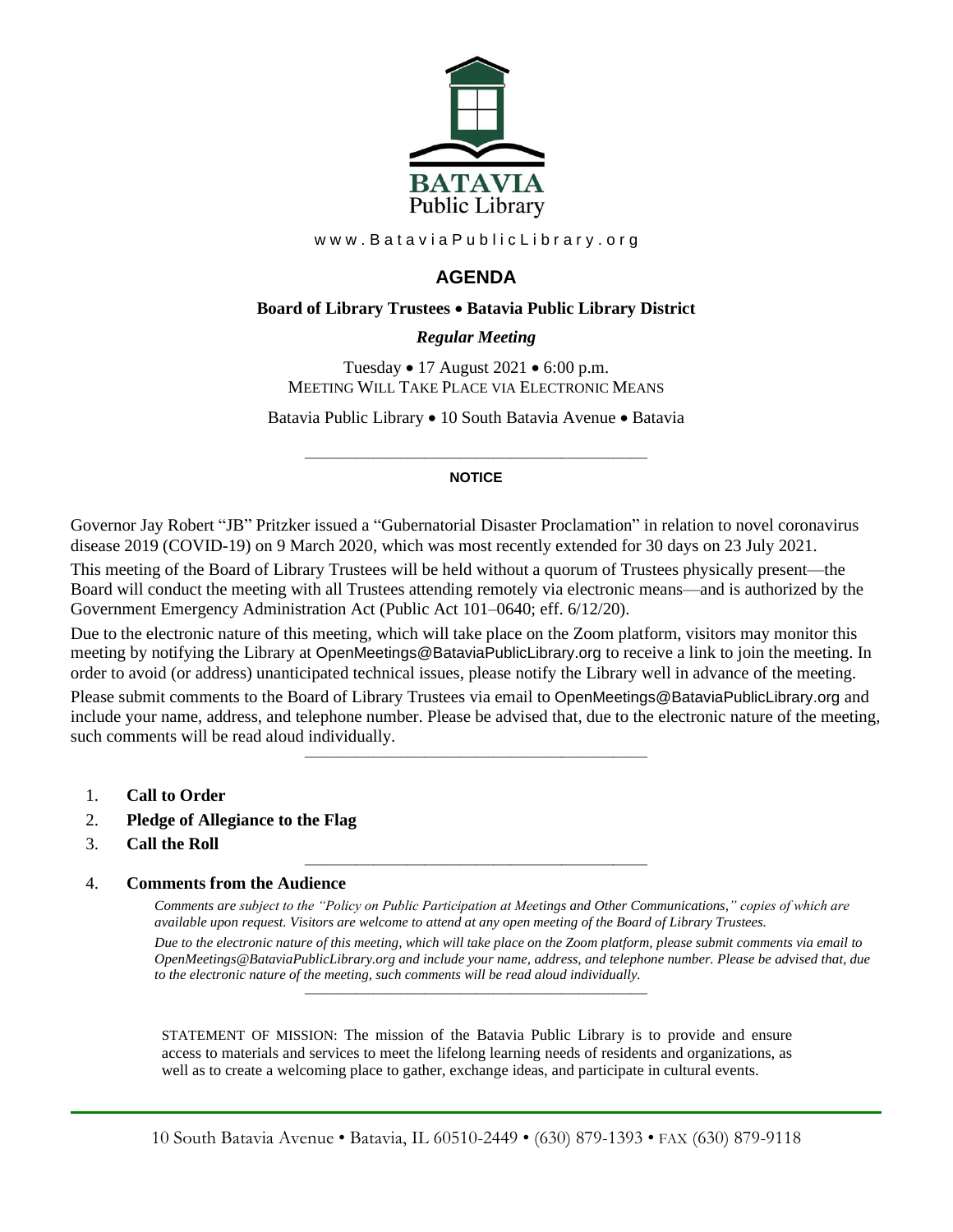## 5. **Approve the Consent Agenda** (ACTION ITEM) {ROLL CALL VOTE}

*Any Board member may request removal of item(s) to the regular agenda for further discussion, or the addition of item(s) from the regular agenda to the consent agenda.*

- a. **Minutes**
	- (1) Public Hearing, Tuesday, 20 July 2021
	- (2) Regular Meeting, Tuesday, 20 July 2021
- b. **Expenditures**
	- (1) Expenditures ("Cash Disbursement Detail Report"): July 2021
- c. **Other Action Items**
	- (1) A Resolution Certifying the 2020–2021 Illinois Public Library Annual Report (IPLAR) (RESOLUTION 2021–007) (Standing Committee on Policy / Committee of the Whole)

————————————————————

- (2) A Resolution Declaring Selected Library Furniture, Furnishings, Equipment, and Supplies to Be Surplus Property, and Authorizing the Disposition of the Surplus Property (RESOLUTION 2021–008) (Standing Committee on Facilities / Committee of the Whole)
- 6. **Approve the Agenda** {ROLL CALL VOTE}
- 7. **Financial Reports:** July 2021
	- 2020–2021 Working Budget through 30 June 2021
	- 2021–2022 Cash & Investments
- 8. **President's Report**
	- Standing Committees and Committee of the Whole
	- Retreat for Trustee Orientation, Education, and Planning (24 August 2021)
	- Reception for Library Leader (19 September 2021)
- 9. **Good News / Comments from the Board**
- 10. **Correspondence and Communications**
- 11. **Director's and Librarians' Reports:** July 2021
- 12. **A Resolution Adopting a "Policy on Face-Coverings"** (RESOLUTION 2021–009) (Standing Committee on Policy / Committee of the Whole) (DISCUSSION and/or ACTION ITEM) {ROLL CALL VOTE}
- 13. **Architectural Services** (Product LLC doing business as Product Architecture + Design) (Standing Committee on Facilities) (DISCUSSION and/or ACTION ITEM) {ROLL CALL VOTE}
- 14. **Future Agenda Items** (REPORT)
- 15. *Next Meetings or Events*
	- *a. Board of Library Trustees (Special Meeting), Tuesday, 24 August 2021, 6:00 p.m., Founders Room*  [Retreat for Trustee Orientation, Education, and Planning]
	- *b. Staff Development Day (4th Friday in August), Friday, 27 August 2021, Library Closed (9:00 a.m.– 1:00 p.m.)*
	- *c. Library Card Sign-Up Month, September 2021 — launched in 1987 as a national campaign: "every child should obtain a library card"*
	- *d. Sunday before Labor Day, Sunday, 5 September 2021, Library Closed*
	- *e. Labor Day (1st Monday in September), Monday, 6 September 2021, Library Closed [F]*
	- *f. Board of Library Trustees (Committee of the Whole Meeting), Thursday, 9 September 2021, 6:00 p.m., Meeting Will Take Place via Electronic Means*
	- *g. Regular Library Hours on Sunday Begin (12:00 noon–5:00 p.m.) (Sunday after Labor Day), Sunday, 12 September 2021*